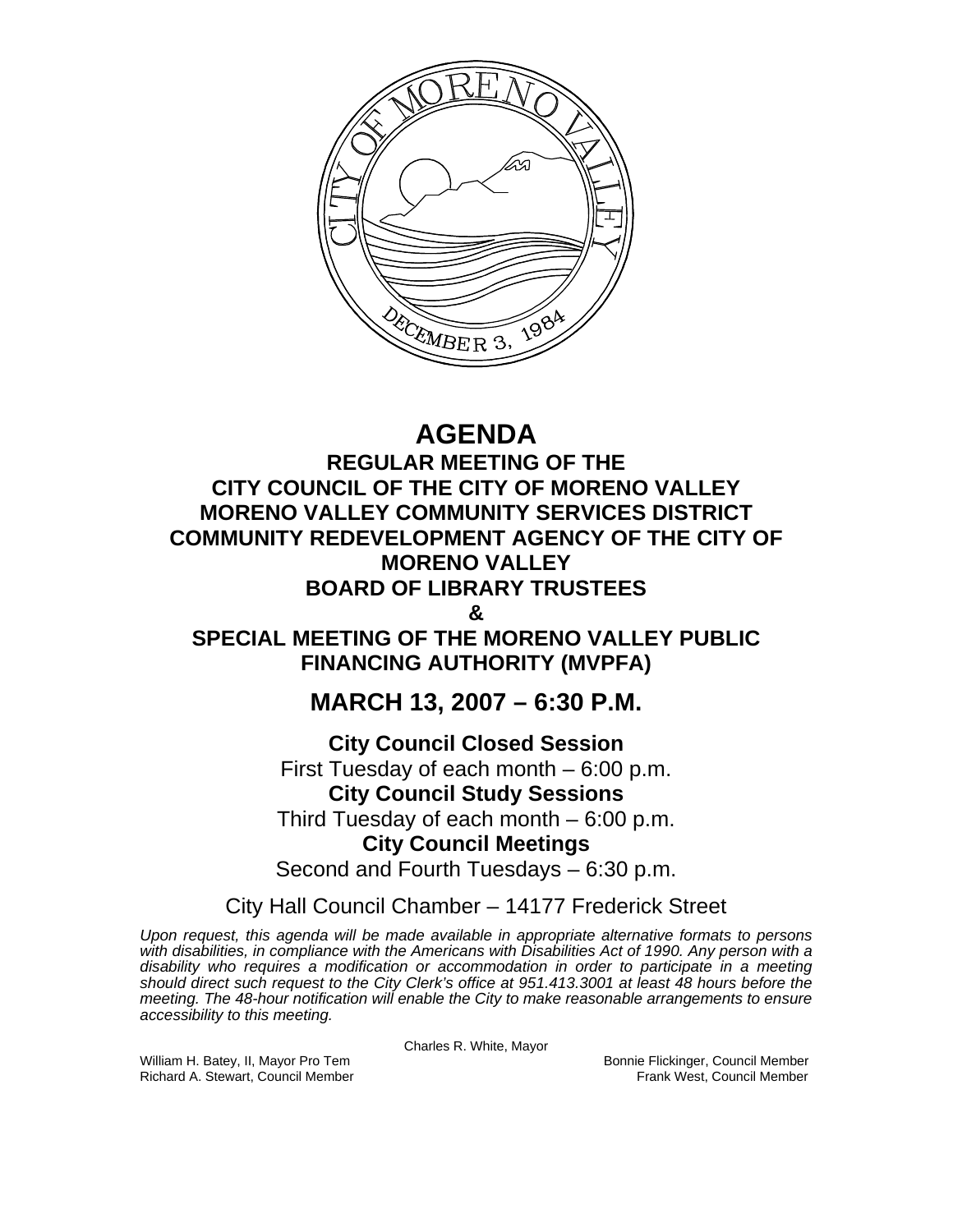## **AGENDA JOINT MEETING OF THE CITY COUNCIL OF THE CITY OF MORENO VALLEY MORENO VALLEY COMMUNITY SERVICES DISTRICT COMMUNITY REDEVELOPMENT AGENCY OF THE CITY OF MORENO VALLEY, AND THE BOARD OF LIBRARY TRUSTEES**

## **REGULAR MEETING - 6:30 P.M. MARCH 13, 2007**

**CALL TO ORDER** (Joint Meeting of the City Council, Community Services District, Community Redevelopment Agency, and the Board of Library Trustees actions taken at the Joint Meeting are those of the Agency indicated on each Agenda item)

## **PLEDGE OF ALLEGIANCE**

**INVOCATION** – Pastor Carl Prude, Living Water Fellowship Community Church

## **ROLL CALL**

## **INTRODUCTIONS**

PUBLIC COMMENTS **ON MATTERS ON THE AGENDA** WILL BE TAKEN UP AS THE ITEM IS CALLED FOR BUSINESS, BETWEEN STAFF'S REPORT AND CITY COUNCIL DELIBERATION (SPEAKER SLIPS MAY BE TURNED IN UNTIL THE ITEM IS CALLED FOR BUSINESS.)

PUBLIC COMMENTS **ON MATTERS NOT ON THE AGENDA** UNDER THE JURISDICTION OF THE CITY COUNCIL WILL BE HEARD PRIOR TO CITY COUNCIL REPORTS AND CLOSING COMMENTS. IN THE EVENT THAT THE AGENDA ITEM FOR SUCH PUBLIC COMMENTS HAS NOT BEEN CALLED BY 9:00 P.M., IT SHALL BE CALLED AS THE NEXT ITEM OF BUSINESS FOLLOWING THE CONCLUSION OF ANY ITEM BEING HEARD AT 9:00 P.M. Those wishing to speak should submit a BLUE speaker slip to the Bailiff. There is a three-minute limit per person. All remarks and questions shall be addressed to the presiding officer or to the City Council and not to any individual Council member, staff member or other person.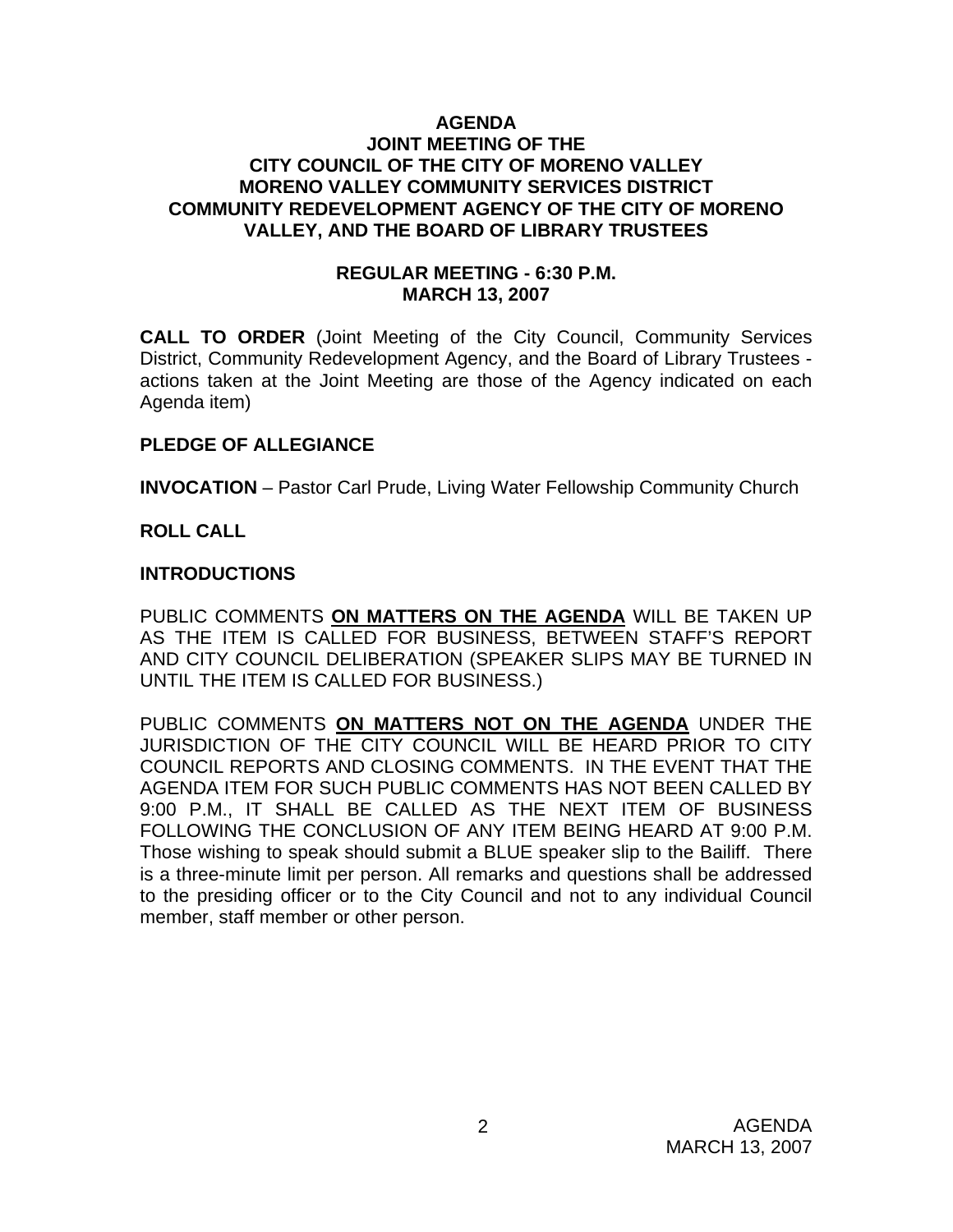## **JOINT CONSENT CALENDARS (SECTIONS A-D)**

All items listed under the Consent Calendars, Sections A, B, C, and D are considered to be routine and non-controversial, and may be enacted by one motion unless a member of the Council, Community Services District, Redevelopment Agency or the Board of Library Trustees requests that an item be removed for separate action. The motion to adopt the Consent Calendars is deemed to be a separate motion by each Agency and shall be so recorded by the City Clerk. Items withdrawn for report/discussion will be heard after public hearing items.

## **A. CONSENT CALENDAR** - **CITY COUNCIL**

- A1. ORDINANCES FIRST READING BY TITLE ONLY Recommendation: Waive reading of all Ordinance Introductions and read by title only.
- A2. CITY COUNCIL REPORTS ON REIMBURSABLE ACTIVITIES (Report of: City Clerk's Department) Recommendation: Receive and file.
- A3. LEGISLATIVE UPDATE (Report of: Assistant to the City Manager) Recommendation: Receive and file the informational report.
- A4. WARRANT REPORT JANUARY 31, 2007 (Report of: Finance Department) Recommendation: Adopt Resolution No. 2007-21, approving the Warrant Report, dated January 2007, in the total amount of \$14,546,014.59.

## Resolution No. 2007-21

A Resolution of the City Council of the City of Moreno Valley, California, Approving the Warrant Report Dated January 31, 2007

A5. REVIEW AND CONTINUE THE EMERGENCY ACTION REGARDING THE DESIGN AND CONSTRUCTION OF THE MORENO VALLEY UTILITIES (MVU) 115 KILOVOLT (KV) SUBSTATION AND SWITCHYARD FACILITY (Report of: Public Works Department) Recommendation: Review and continue the Emergency Action taken by the Council during the September 26, 2006 Council Meeting under Resolution 2006-113 Making Findings of an Emergency and Authorizing the Execution of the Design-Build Agreement for the Moreno Valley Utilities Substation and Switchyard Project between the City of Moreno Valley, as Owner,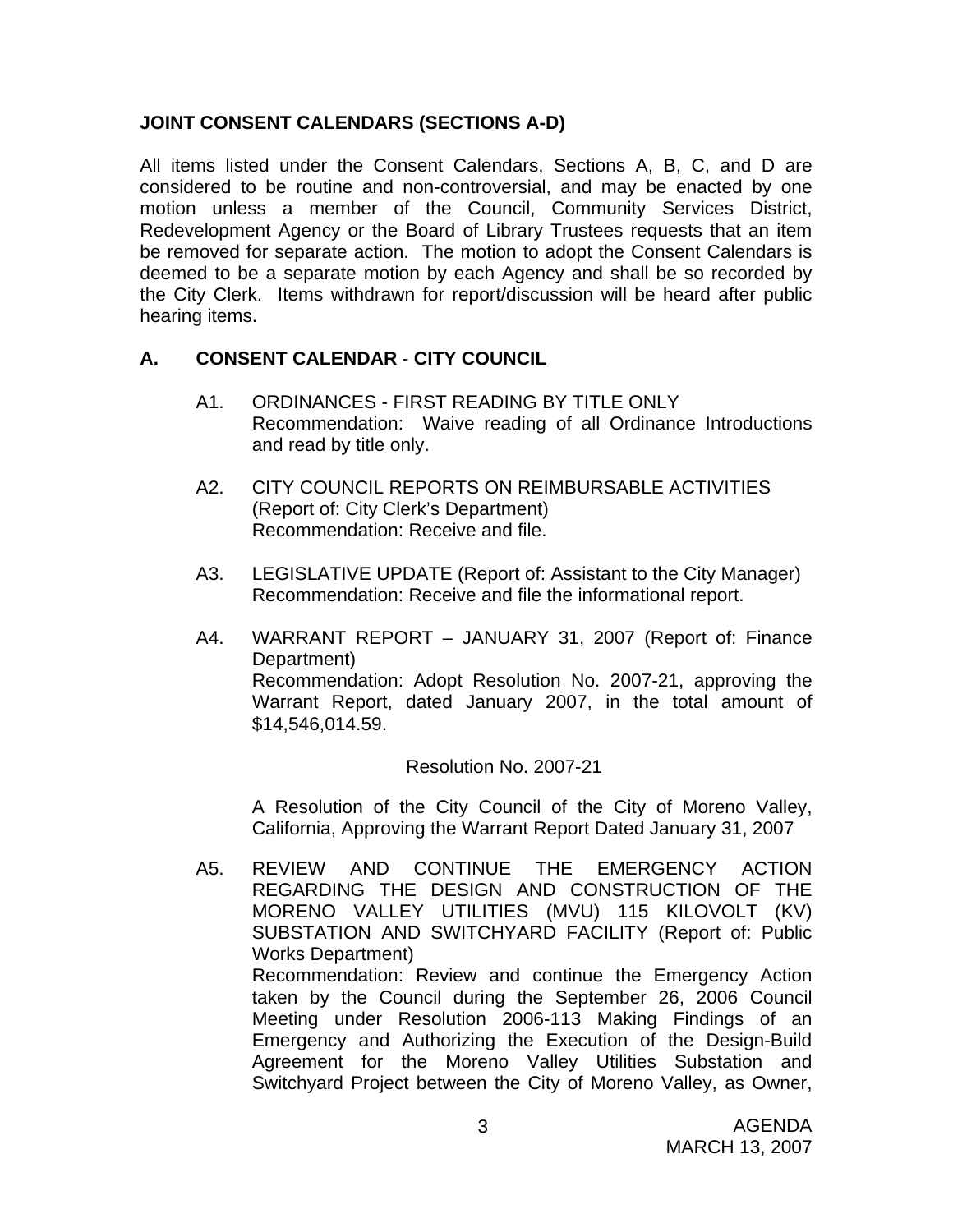and ABB, Inc., a Delaware Corporation, as Design-Builder in accordance with Public Contract Code Sections 20168, 22050, and Government Code Section 5956.

- A6. ACCEPTANCE OF THE COMPREHENSIVE ANNUAL FINANCIAL REPORT FOR THE FISCAL YEAR ENDED JUNE 30, 2006 (Report of: Finance Department) Recommendation: Accept the Comprehensive Annual Financial Report for the Fiscal Year Ended June 30, 2006.
- A7. FIRST AMENDMENT TO AGREEMENT FOR PROFESSIONAL CONSULTANT SERVICES WITH NORRIS-REPKE (Report of: Public Works Department) Recommendation:
	- 1. Approve Amendment to Agreement for Professional Consultant Services with Norris-Repke, 400 North Tustin Avenue, Suite 230, Santa Ana, CA 92705 to provide Professional Consultant Services;
	- 2. Authorize the Mayor to execute Amendment to Agreement for Professional Consultant Services with Norris-Repke; and
	- 3. Authorize an increase in the Purchase Order to Norris-Repke by the amount of \$231,000.00 for a total contract not to exceed \$330,000.00 when Amendment to Agreement for Professional Consultant Services has been signed by all parties.
- A8. SECOND AMENDMENT TO AGREEMENT FOR PROFESSIONAL CONSULTANT SERVICES WITH NORRIS-REPKE (Report of: Public Works Department) Recommendation:
	- 1. Approve the Second Amendment to Agreement for Professional Consultant Services with Norris-Repke, 400 North Tustin Avenue, Suite 230, Santa Ana, CA 92705 to provide Professional Civil Engineering Technician Services;
	- 2. Authorize the Mayor to execute said Second Amendment to Agreement for Professional Consultant Services with Norris-Repke; and
	- 3. Authorize an increase in the Purchase Order to Norris-Repke in the amount of \$75,000.00 when the Second Amendment to Agreement for Professional Consultant Services has been signed by all parties.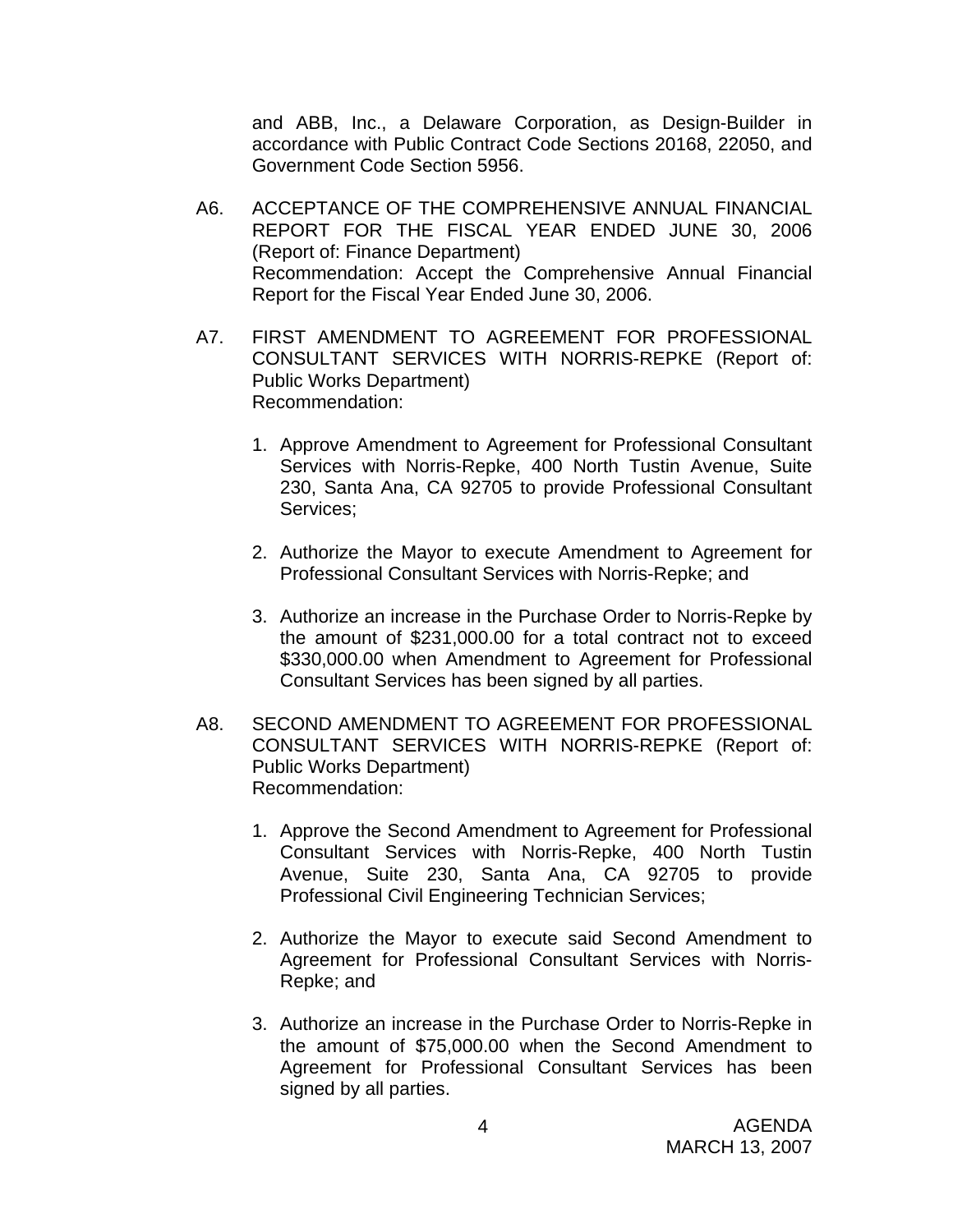- A9. PUBLIC MEETING REGARDING MAIL BALLOT PROCEEDINGS FOR BAY AVENUE APARTMENTS - BALLOTED ITEM: NATIONAL POLLUTANT DISCHARGE ELIMINATION SYSTEM (NPDES) RESIDENTIAL RATE SCHEDULE; MORENO BEACH CENTER - BALLOTED ITEM: NPDES COMMERCIAL/INDUSTRIAL RATE SCHEDULE; AND BRAVO BURGERS RESTAURANT - BALLOTED ITEM: NPDES COMMERCIAL/INDUSTRIAL RATE SCHEDULE (Report of: Public Works Department) Recommendation: Accept public comments regarding the mail ballot proceedings for:
	- a) Bay Avenue Apartments Assessor Parcel Number (APN) 291- 283-008 (and any division thereof) for approval of the National Pollutant Discharge Elimination System (NPDES) residential regulatory rate schedule; and
	- b) Moreno Beach Retail Center APN 304-240-004 (and any division thereof) and Bravo Burgers Restaurant – APNs 263- 111-039 and 263-111-040 (and any division thereof) for approval of the NPDES commercial/industrial regulatory rate schedule.
- A10. RESOLUTION ADOPTING AND APPROVING THE CITY OF MORENO VALLEY STANDARD PLANS FEBRUARY 2007 EDITION (Report of: Public Works Department) Recommendation: Adopt Resolution No. 2007-22 rescinding Resolution No. 2006-12 and adopt the City of Moreno Valley Standard Plans February 2007 Edition, which is on file in the office of the City Engineer.

#### Resolution No. 2007-22

 A Resolution of the City Council of the City of Moreno Valley, California, to Repeal Resolution 2006-12 and Adopt the City of Moreno Valley Standard Plans February 2007 Edition

A11. APPROVAL TO APPLY FOR CITIZEN PREPAREDNESS AND PARTICIPATION GRANT AND ADOPTION OF AUTHORIZING RESOLUTION (Report of: Administrative Services Department) Recommendation: Authorize staff to submit a grant application in the amount of \$30,000 for the Citizen Preparedness and Participation Grant and adopt Resolution No. 2007-23, providing the required authorization for staff to sign the application. If successful, this grant would require a \$6,000 City matching contribution.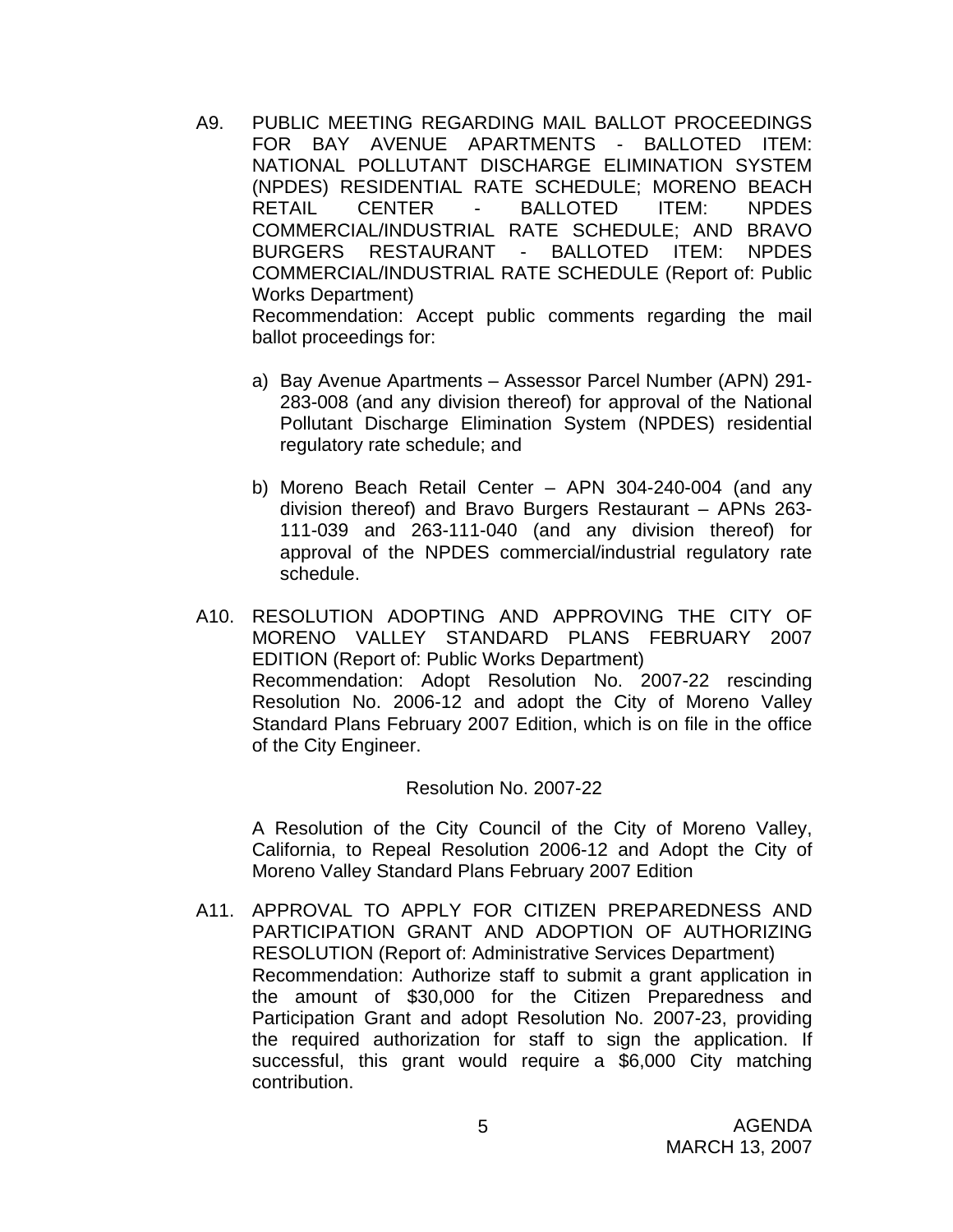#### Resolution No. 2007-23

A Resolution of the City Council of the City of Moreno Valley, California, Authorizing City Officials to Execute Applications and Documents for Purposes of Obtaining Federal Financial Assistance Through the Citizen Preparedness and Participation Grant Administered by California Volunteers, Office of the Governor

- A12. AUTHORIZE THE SUBMISSION OF AN APPLICATION FOR A WORKFORCE HOUSING PROGRAM GRANT (Report of: Economic Development Department) Recommendation:
	- 1. Review and approve the application for a grant from the Workforce Housing Reward Program of the California Department of Housing and Community Development (HCD); and
	- 2. Adopt Resolution No. 2007-24, authorizing the submission of an application for a grant from the Workforce Housing Reward Program of the California Department of Housing and Community Development (HCD).

#### Resolution No. 2007-24

A Resolution of the City Council of the City of Moreno Valley, California, Authorizing Application for Workforce Housing Reward Grant

- A13. PARCEL MAP 30432 REDUCE FAITHFUL PERFORMANCE BOND AND ADOPT THE RESOLUTION AUTHORIZING ACCEPTANCE OF THE PUBLIC IMPROVEMENTS AS COMPLETE AND ACCEPTING THE PORTION OF LAMOS PLACE ASSOCIATED WITH THE PROJECT INTO THE CITY'S MAINTAINED STREET SYSTEM, DEVELOPER – CASITAS DEL VALLE HOUSING ASSOCIATES L.P., INDIO, CA 92201 (Report of: Public Works Department) Recommendation:
	- 1. Adopt Resolution No. 2007-25 authorizing the acceptance of the public improvements for Parcel Map 30432 as complete and accepting the portion of Lamos Place associated with the project into the City's maintained street system; and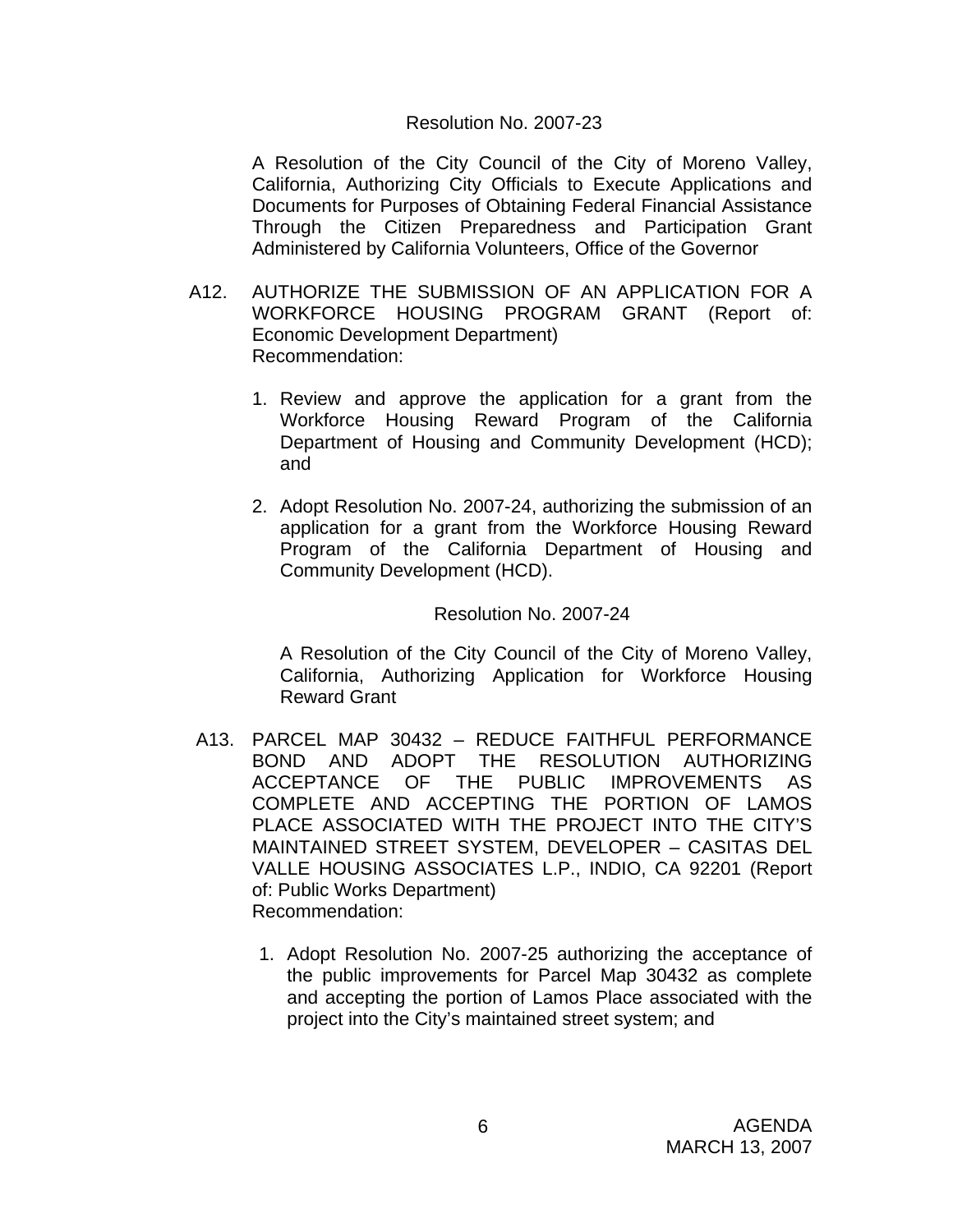#### Resolution No. 2007-25

 A Resolution of the City Council of the City of Moreno Valley, California, Authorizing the Acceptance of the Public Improvements as Complete within Parcel Map 30432, and Accepting the Portion of Lamos Place Associated with the Project into the City's Maintained System

- 2. Authorize the City Engineer to execute the 90% reduction to the Faithful Performance Bond, exonerate the Material and Labor Bond in 90 days if there are no stop notices or liens on file with the City Clerk, and exonerate the final 10% of the Faithful Performance Bond in one year when all clearances are received.
- A14. TRACT 32715 APPROVAL OF ACQUISITION OF CERTAIN PROPERTY FOR PUBLIC RIGHT-OF-WAY, EAST SIDE OF PERRIS BOULEVARD SOUTH OF IRONWOOD AVENUE, SUBDIVIDER – GARDNER CONSTRUCTION & DEVELOPMENT, INC., REDLANDS CA 92373 (Report of: Public Works Department) Recommendation:
	- 1. Approve the Agreement between the City of Moreno Valley, and Gardner Construction & Development, Inc, for Acquisition of Certain Property for Public Right-Of-Way;
	- 2. Authorize the Mayor to execute the agreement; and
	- 3. Direct the City Clerk to forward the signed Agreement to the County Recorder's Office for recordation.
- A15. TRACT 32715 APPROVAL OF COOPERATIVE AGREEMENT FOR SUNNYMEAD CHANNEL BOX CULVERT, STAGE 7. BETWEEN THE RIVERSIDE COUNTY FLOOD CONTROL AND WATER CONSERVATION DISTRICT, CITY OF MORENO VALLEY, AND GARDNER CONSTRUCTION & DEVELOPMENT, INC., EAST SIDE OF PERRIS BOULEVARD SOUTH OF IRONWOOD AVENUE, SUBDIVIDER – GARDNER CONSTRUCTION & DEVELOPMENT, INC., REDLANDS, CA 92373 (Report of: Public Works Department) Recommendation:
	- 1. Approve the Cooperative Agreement between the Riverside County Flood Control and Water Conservation District, City of Moreno Valley, and Gardner Construction & Development, Inc., for Sunnymead Channel Box Culvert, Stage 7;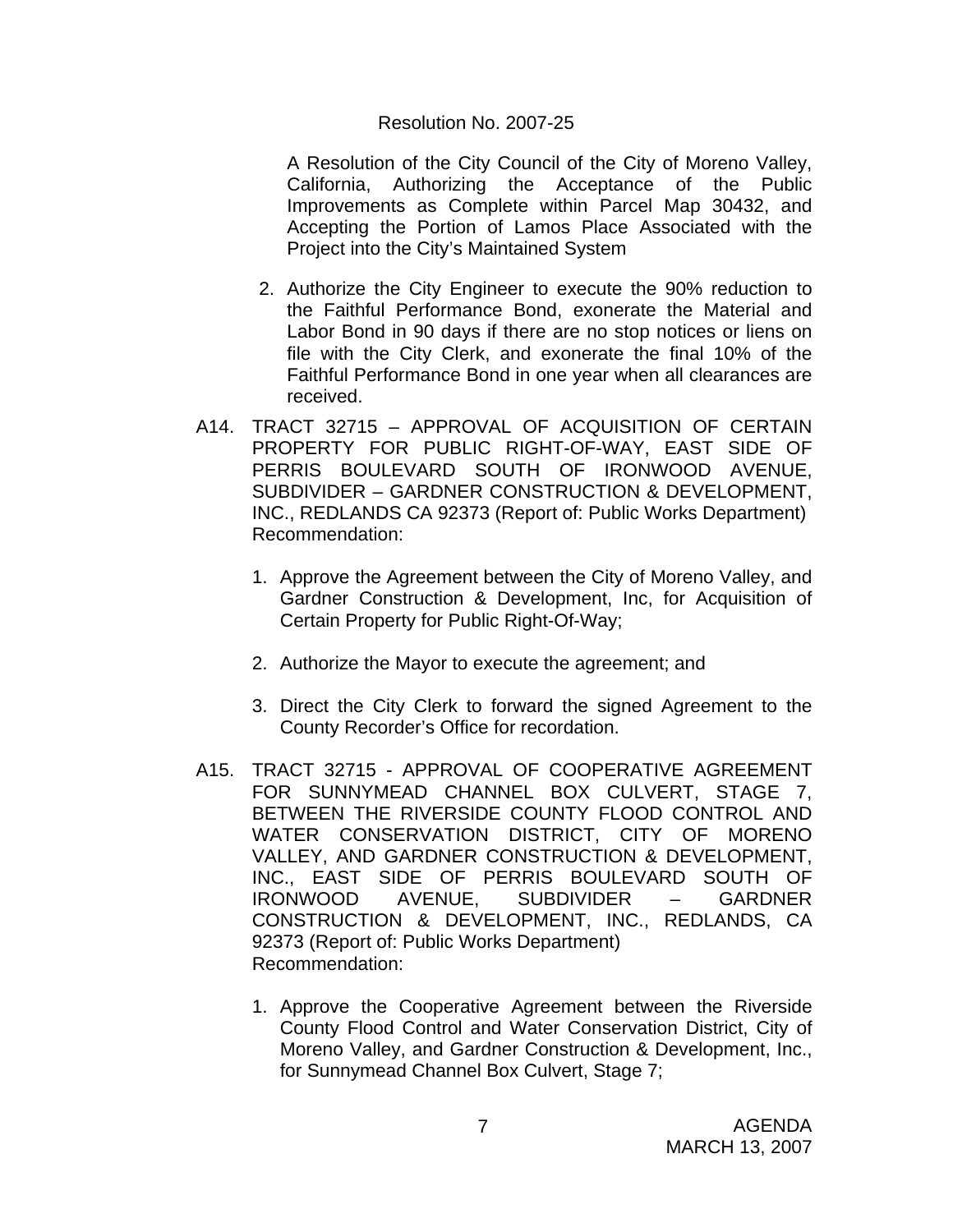- 2. Authorize the Mayor to execute the cooperative agreement; and
- 3. Direct the City Clerk to forward the signed agreement to Riverside County Flood Control and Water Conservation District.
- A16. APPROVE TRACT 32715 SINGLE FAMILY RESIDENTIAL ACCEPT FINAL MAP, AGREEMENT, AND BONDS FOR PUBLIC IMPROVEMENTS, EAST SIDE OF PERRIS BOULEVARD SOUTH OF IRONWOOD AVENUE, SUBDIVIDER – GARDNER CONSTRUCTION & DEVELOPMENT, INC., REDLANDS, CA 92373 (Report of: Public Works Department) Recommendation:
	- 1. Approve Tract 32715, authorize the City Clerk to sign the map and transmit said map to the County Recorder's Office for recordation;
	- 2. Accept the Agreement and Bonds for Public Improvements;
	- 3. Authorize Mayor to execute the Agreement;
	- 4. Direct the City Clerk to forward the signed Agreement to the County Recorder's Office for recordation; and
	- 5. Authorize the City Engineer to execute any future time extension amendments to the agreement, subject to City Attorney approval, if the required public improvements are not completed within said timeframe.
- A17. ORDINANCE NO. 739 AN ORDINANCE OF THE CITY COUNCIL OF THE CITY OF MORENO VALLEY, CALIFORNIA, APPROVING PA06-0149 (ZONE CHANGE) TO CHANGE THE LAND USE FROM (O) OFFICE TO (OC) OFFICE COMMERCIAL FOR THE PURPOSES OF CONVERTING 8,410 SQUARE FEET OF EXISTING MEDICAL OFFICE SPACE INTO A PHARMACY ON APPROXIMATELY 3.15 ACRES OF LAND, ASSESSOR'S PARCEL NUMBER 264-060-009, LOCATED AT 11441 HEACOCK STREET, SOUTH OF PARKLAND AVENUE, WESTSIDE OF HEACOCK STREET (RECEIVED FIRST READING AND INTRODUCTION ON FEBRUARY 27, 2007 ON A 5-0 VOTE) (Report of: Community Development Department) Recommendation: Adopt Ordinance No. 739.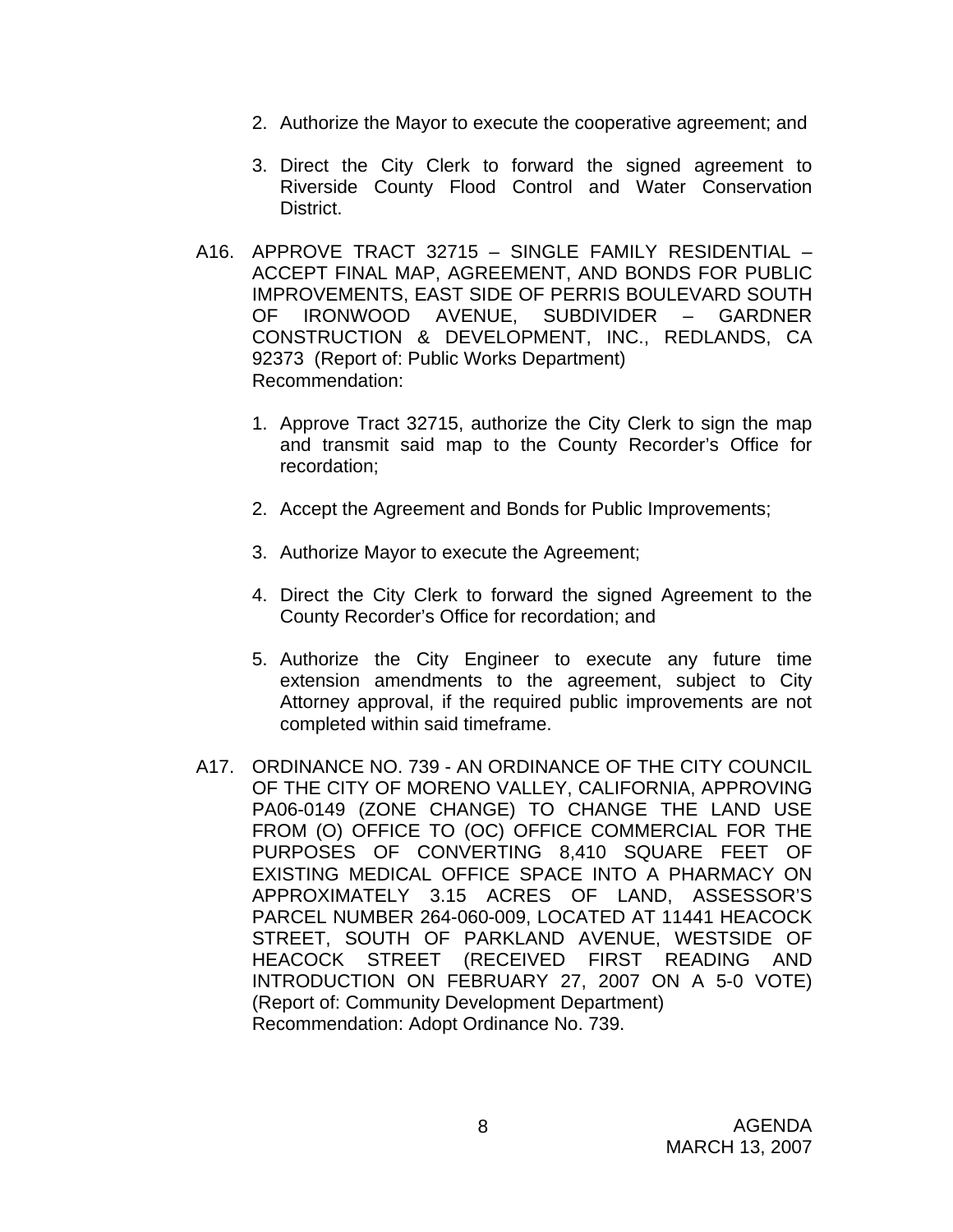#### Ordinance No. 739

An Ordinance of the City Council of the City of Moreno Valley, California, Approving PA06-0149 (Zone Change) to Change the Land Use from (O) Office to (OC) Office Commercial for the Purposes of Converting 8,410 Square Feet of Existing Medical Office Space into a Pharmacy on Approximately 3.15 Acres of Land, Assessor's Parcel Number 264-060-009, Located at 11441 Heacock Street, South of Parkland Avenue, Westside of Heacock **Street** 

- A18. MULTI-USE TRAIL, EQUESTRIAN STAGING AREA, AND LINEAR PARK IMPROVEMENTS WITHIN TRACTS 30476, 30714, 30320, AND 30321 – ACCEPT  $2^{ND}$  AMENDMENT TO AGREEMENT (TIME EXTENSION) FOR LINEAR PARK IMPROVEMENTS, ACCEPT SUBSTITUTION BONDS, ADOPT THE RESOLUTION AUTHORIZING ACCEPTANCE OF THE IMPROVEMENTS FOR THE MULTI-USE TRAIL AND EQUESTRIAN STAGING AREA INTO THE CITY'S MAINTAINED SYSTEM, ADOPT A QUITCLAIM DEED TO TRANSFER REAL PROPERTY LOCATED AT THE EQUESTRIAN STAGING AREA FROM THE CITY OF MORENO VALLEY, A MUNICIPAL CORPORATION, TO THE MORENO VALLEY COMMUNITY SERVICES DISTRICT, AND PARTIALLY REDUCE THE FAITHFUL PERFORMANCE BOND FOR THE MULTI-USE TRAIL AND EQUESTRIAN STAGING AREA, LASSELLE STREET, SOUTH OF KRAMERIA AVENUE IN THE MORENO VALLEY RANCH SPECIFIC PLAN (SP193) AREA – DEVELOPER – EMPIRE LAND, LLC, ONTARIO, CA (Report of: Public Works Department) Recommendation:
	- 1. Authorize the Mayor to execute the  $2^{nd}$  Amendment to Agreement for Linear Park Improvements within Tracts 30476, 30714, 30320, and 30321;
	- 2. Instruct the City Clerk to forward the completed  $2<sup>nd</sup>$  Amendment to Agreement for Park Improvements to the County Recorder's Office for recordation;
	- 3. Accept the substitution bonds issued by Bond Safeguard Insurance Company for the Multi-Use Trail, Equestrian Staging Area, and Linear Park Improvements within Tracts 30476, 30714, 30320, and 30321 submitted by Empire Land, LLC;
	- 4. Authorize the City Engineer to exonerate the Faithful Performance and Material and Labor Bond previously submitted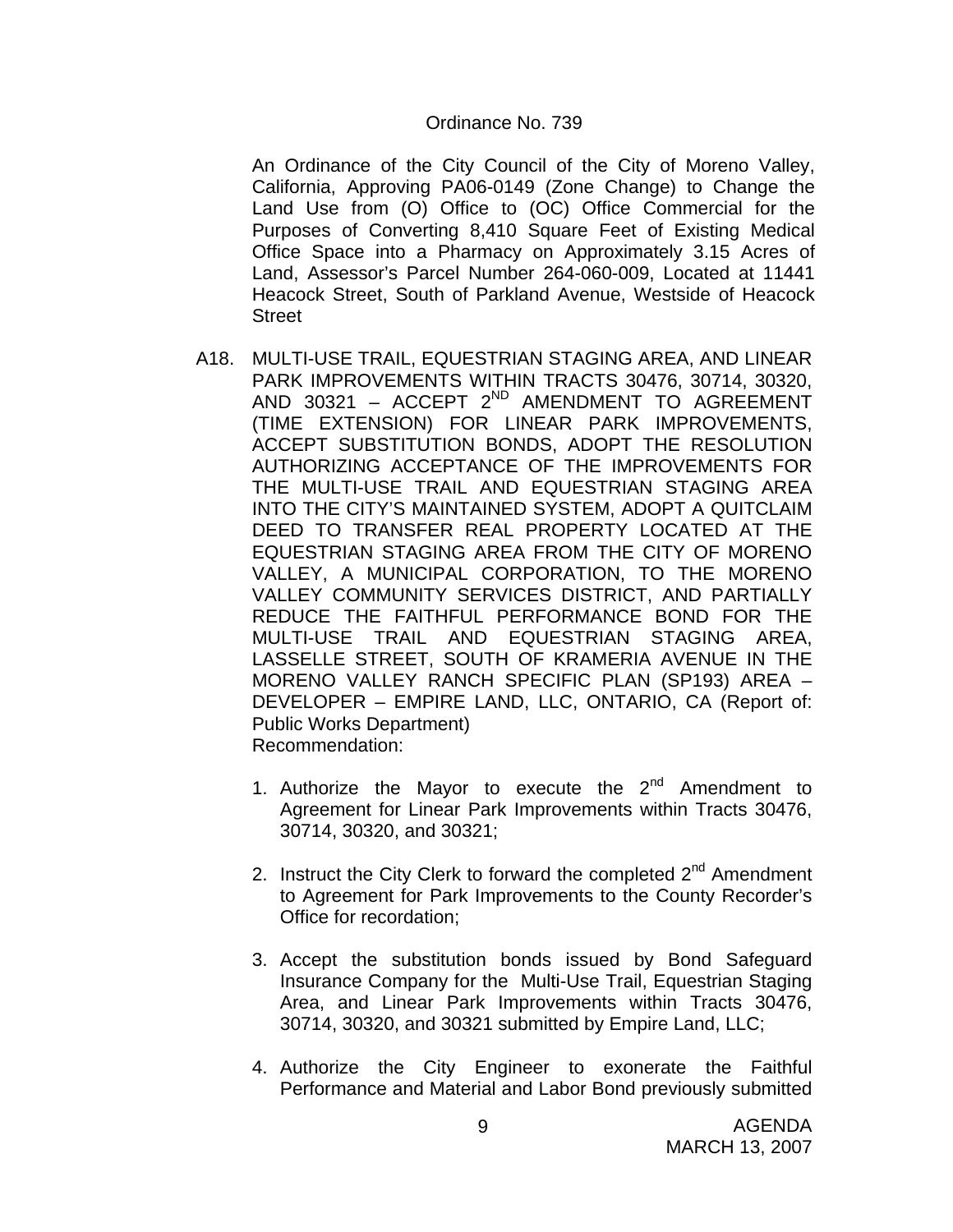by Empire Land, LLC and issued by Arch Insurance Company and Western Insurance Company upon acceptance of the substitution bonds;

5. Adopt Resolution No. 2007-26 authorizing the acceptance of the improvements for the Equestrian Staging Area and the Multi-Use Trail into the City's maintained system;

#### Resolution No. 2007-26

A Resolution of the City Council of the City of Moreno Valley, California, Authorizing the Acceptance of the Multi-Use Trail and Equestrian Staging Area as Complete within Tracts 30476, 30714, 30320, and 30321, and Accepting Both into the City's Maintained System

- 6. Authorize the City Engineer to execute the partial reduction to the Faithful Performance Bond for the Multi-Use Trail and the Equestrian Staging Area, exonerate the Material and Labor Bond associated with the partial reduction in 90 days if there are no stop notices or liens on file with the City Clerk, and exonerate the final warranty portion of the Faithful Performance Bond in one year when all clearances are received; and
- 7. Authorize the Mayor to execute a quitclaim deed to transfer real property located at the Equestrian Staging Area from the City of Moreno Valley, a Municipal Corporation, to the Moreno Valley Community Services District.
- A19. MINUTES REGULAR MEETING OF FEBRUARY 27, 2007(Report of: City Clerk's Department) Recommendation: Approve as submitted.
- A20. APPROVE RECOMMENDED FY 2006-07 MID YEAR BUDGET (APPROPRIATION ADJUSTMENTS) (Report of: Finance Department) Recommendation: Approve all recommended FY 2006-07 mid-year budget adjustments.
- A21. IMPLEMENTATION OF CITY-WIDE CLASSIFICATION AND COMPENSATION STUDY (Report of: Human Resources Department) Recommendation: Approve the implementation of the City-wide Classification and Compensation Study.
- A22. APPROVAL OF REVISED ADMINISTRATIVE POLICY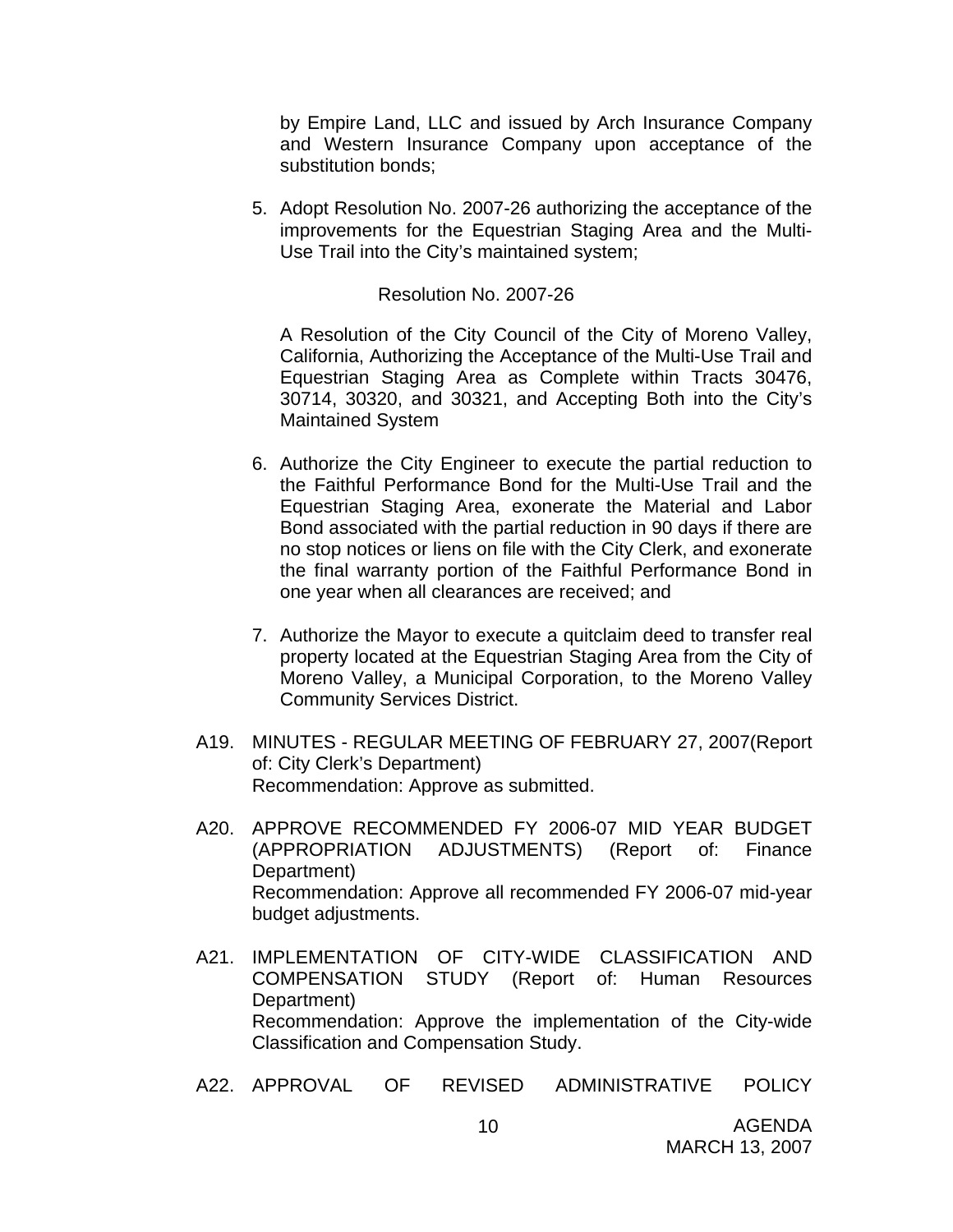REGARDING EXECUTIVE MANAGEMENT CONTRACTS (Report of: Human Resources Department) Recommendation: Approve the revised Administrative Policy #5.14, "Executive Management Contracts."

## **B. CONSENT CALENDAR** - **COMMUNITY SERVICES DISTRICT**

- B1. ORDINANCES FIRST READING BY TITLE ONLY Recommendation: Waive reading of all Ordinance Introductions and read by title only.
- B2. PUBLIC MEETING REGARDING THE MAIL BALLOT PROCEEDINGS FOR BRAVO BURGERS RESTAURANT BALLOTED ITEM: CSD ZONE M (COMMERCIAL, INDUSTRIAL, AND MULTIFAMILY IMPROVED MEDIAN MAINTENANCE); AND OAKWOOD APARTMENTS - BALLOTED ITEM: CSD ZONE M (Report of: Public Works Department) Recommendation: Accept public comments regarding the mail ballot proceedings for:
	- a) Bravo Burgers Restaurant APNs 263-111-039 and 263-111- 040 (and any division thereof) and Oakwood Apartments – APNs 486-070-003 and 486-070-004 (and any division thereof) for inclusion into CSD Zone M (Commercial, Industrial, and Multifamily Improved Median Maintenance) and approval of the annual Zone M parcel charge.
- B3. MULTI-USE TRAIL, EQUESTRIAN STAGING AREA, AND LINEAR PARK IMPROVEMENTS WITHIN TRACTS 30476, 30714, 30320, AND 30321 - ACCEPT 2<sup>ND</sup> AMENDMENT TO AGREEMENT (TIME EXTENSION) FOR LINEAR PARK IMPROVEMENTS, ACCEPT SUBSTITUTION BONDS, ADOPT THE RESOLUTION AUTHORIZING ACCEPTANCE OF THE IMPROVEMENTS FOR THE MULTI-USE TRAIL AND EQUESTRIAN STAGING AREA INTO THE CITY'S MAINTAINED SYSTEM, ADOPT A QUITCLAIM DEED TO TRANSFER REAL PROPERTY LOCATED AT THE EQUESTRIAN STAGING AREA FROM THE CITY OF MORENO VALLEY, A MUNICIPAL CORPORATION, TO THE MORENO VALLEY COMMUNITY SERVICES DISTRICT, AND PARTIALLY REDUCE THE FAITHFUL PERFORMANCE BOND FOR THE MULTI-USE TRAIL AND EQUESTRIAN STAGING AREA, LASSELLE STREET, SOUTH OF KRAMERIA AVENUE IN THE MORENO VALLEY RANCH SPECIFIC PLAN (SP193) AREA – DEVELOPER – EMPIRE LAND, LLC, ONTARIO, CA (Report of: Public Works Department)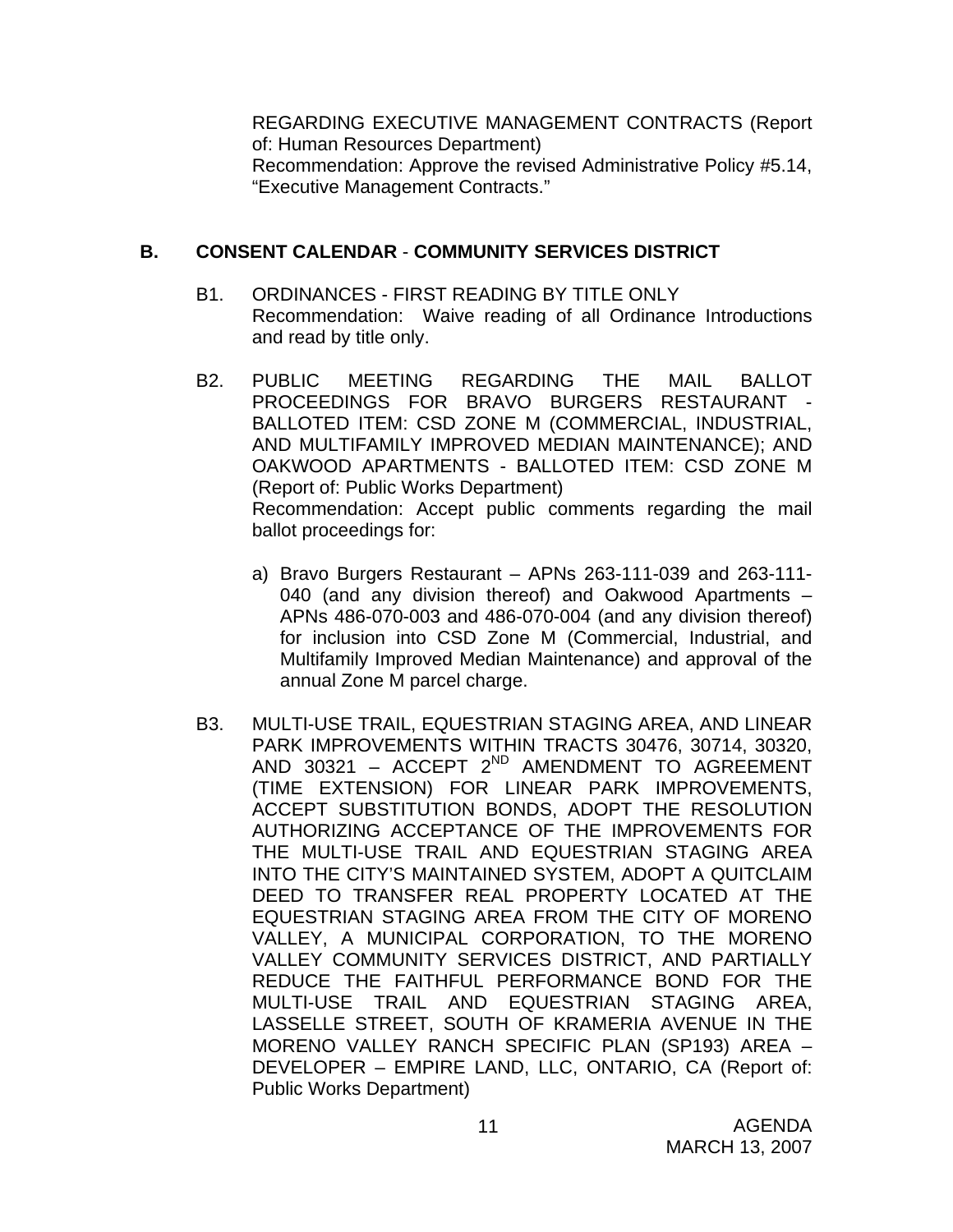Recommendation: Execute the Certificates of Acceptance, which allow the transfers of real property located at the Equestrian Staging Area from the City of Moreno Valley, a Municipal Corporation, to the Moreno Valley Community Services District.

B4. MINUTES - REGULAR MEETING OF FEBRUARY 27, 2007(Report of: City Clerk's Department) Recommendation: Approve as submitted.

## **C. CONSENT CALENDAR** - **COMMUNITY REDEVELOPMENT AGENCY**

- C1. ORDINANCES FIRST READING BY TITLE ONLY Recommendation: Waive reading of all Ordinance Introductions and read by title only.
- C2. MINUTES REGULAR MEETING OF FEBRUARY 27, 2007(Report of: City Clerk's Department) Recommendation: Approve as submitted.

## **D. CONSENT CALENDAR** - **BOARD OF LIBRARY TRUSTEES**

- D1. ORDINANCES FIRST READING BY TITLE ONLY Recommendation: Waive reading of all Ordinance Introductions and read by title only.
- D2. MINUTES REGULAR MEETING OF FEBRUARY 27, 2007(Report of: City Clerk's Department) Recommendation: Approve as submitted.

## **E. PUBLIC HEARINGS**

Questions or comments from the public on a Public Hearing matter are limited to five minutes per individual and must pertain to the subject under consideration.

 Those wishing to speak should complete and submit a GOLDENROD speaker slip to the Bailiff.

E1. A PUBLIC HEARING TO ADOPT RESOLUTION NO. 2007-27, AND TO ADOPT RESOLUTION NO. 2007-28, RELATED TO THE ISSUANCE OF TAXABLE LEASE REVENUE BONDS FOR FINANCING THE CONSTRUCTION OF AN ELECTRIC UTILITY SUBSTATION AND SWITCHYARD; AND AUTHORIZING CERTAIN DOCUMENTS AND DIRECTING CERTAIN ACTIONS IN CONNECTION THEREWITH (Report of: Finance Department)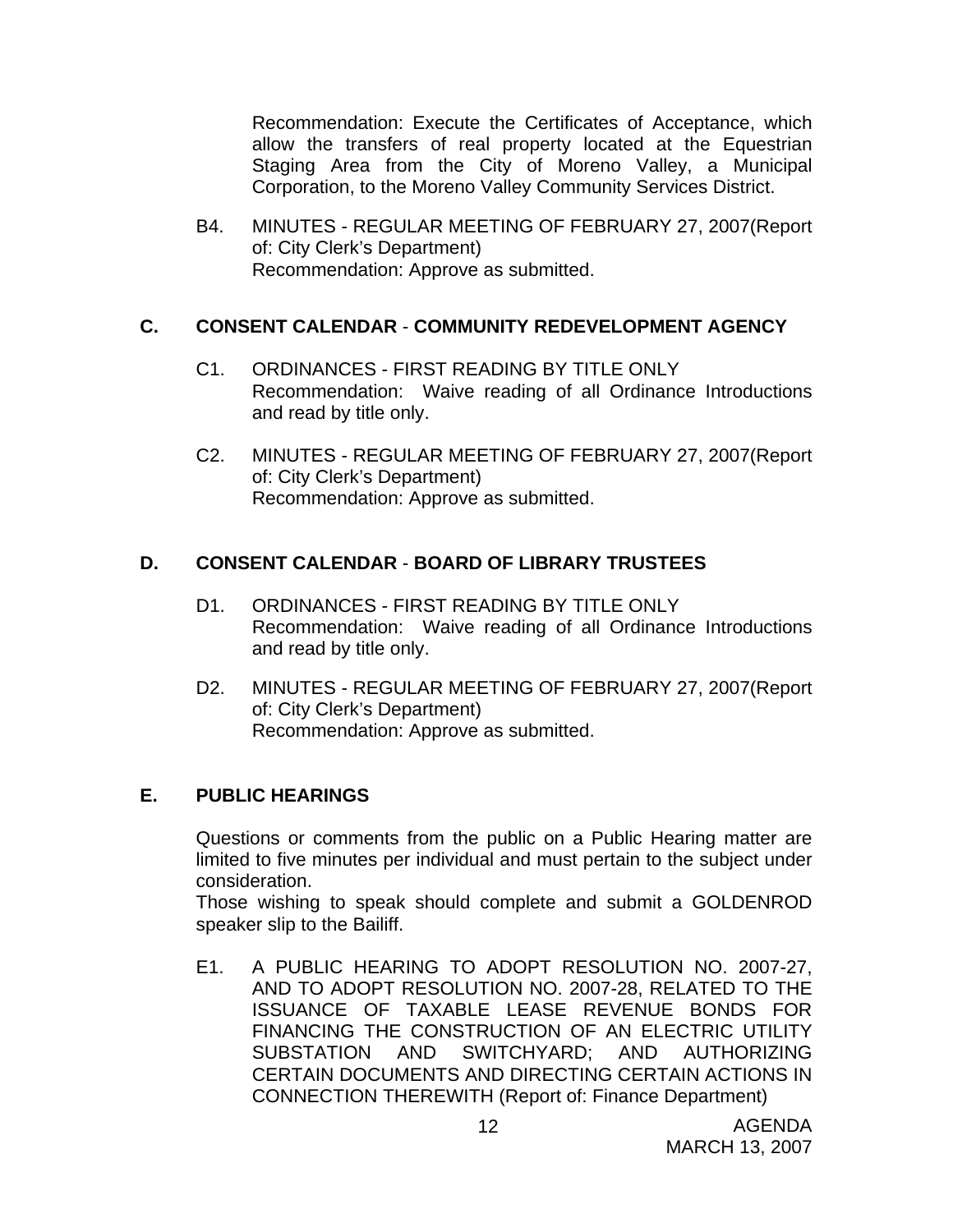Recommendation: That the City Council:

- 1. Conduct a public hearing in compliance with Section 6586.5 of the Government Code of the State of California (the "JPA Act") requiring the making of certain findings of significant public benefit with respect to capital to be acquired, constructed or financed with the proceeds of bonds;
- 2. Adopt Resolution No. 2007-28, finding significant public benefit with respect to certain public capital improvements to be located within the boundaries of the City, and approving the sale of bonds in connection therewith;

## Resolution No. 2007-28

A Resolution of the City Council of the City of Moreno Valley, California, Finding Significant Public Benefit with Respect to Certain Public Capital Improvements to be Located Within the Boundaries of the City and Approving the Sale of Bonds in Connection Therewith

3. Adopt Resolution No. 2007-27, authorizing the execution and delivery of documents relating to the sale and delivery of a not to exceed aggregate principal amount of \$28,500,000 in Moreno Valley Public Financing Authority 2007 Lease Revenue Bonds, and authorizing certain documents and directing certain actions in connection therewith; and upon closing the public hearing;

## Resolution No. 2007-27

A Resolution of the City Council of the City of Moreno Valley, California, Authorizing the Execution and Delivery of Documents Relating to the Issuance and Sale of Not to Exceed \$28,500,000 Moreno Valley Public Financing Authority 2007 Taxable Lease Revenue Bonds and Authorizing Certain Documents and Directing Certain Actions in Connection Therewith

4. Adjourn to a Special Meeting of the Moreno Valley Public Financing Authority for approval of the Authority's Resolution of Issuance.

#### **ADJOURNMENT OF REGULAR MORENO VALLEY JOINT CITY COUNCIL MEETING TO A SPECIAL JOINT MEETING OF THE MORENO VALLEY PUBLIC FINANCING AUTHORITY (MVPFA)**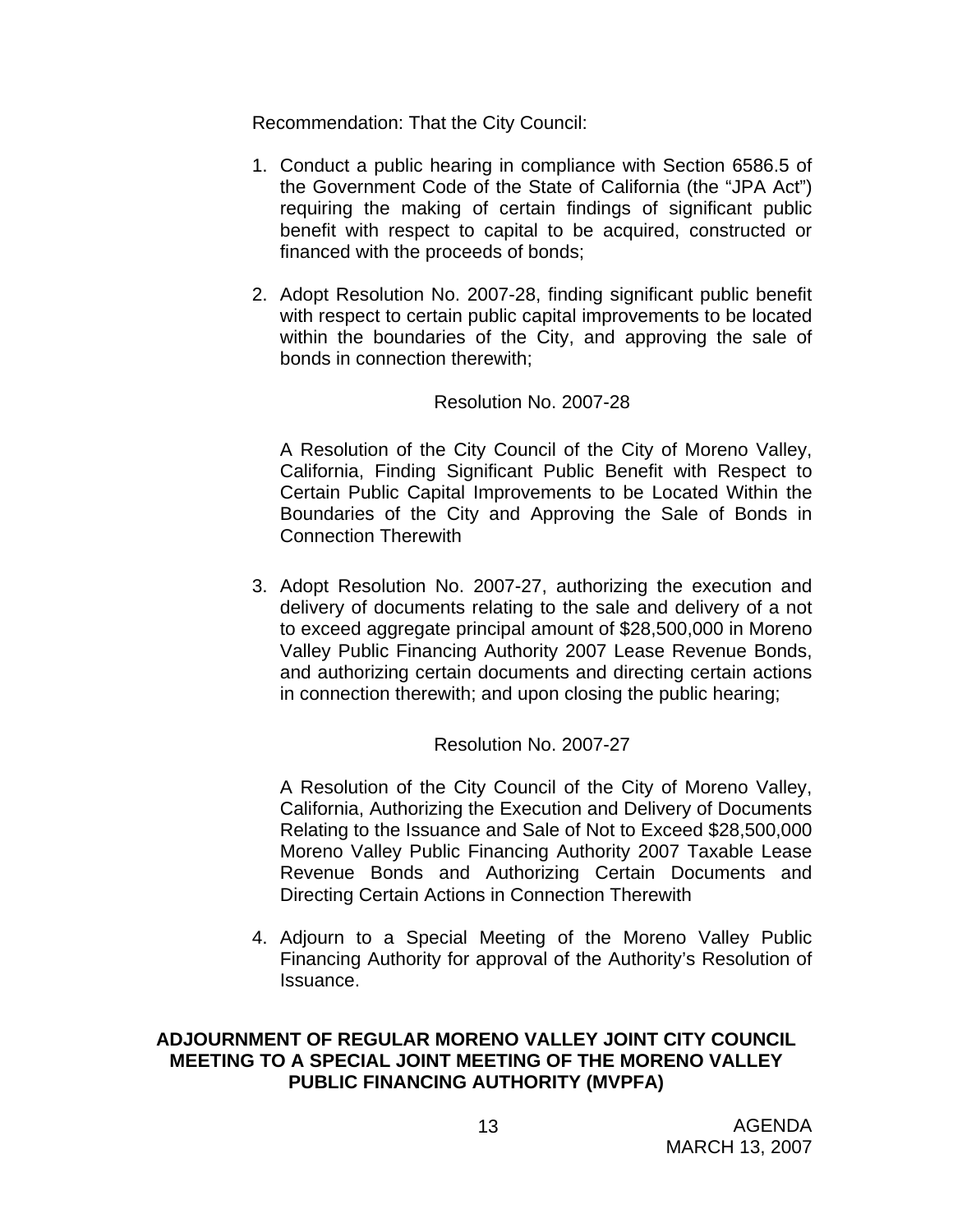## **SPECIAL JOINT MEETING OF THE MORENO VALLEY PUBLIC FINANCING AUTHORITY (MVPFA)**

CALL TO ORDER

ROLL CALL

PUBLIC COMMENTS **ON MATTERS ON THE SPECIAL MEETING AGENDA** WILL BE TAKEN UP AS THE ITEM IS CALLED FOR BUSINESS, BETWEEN STAFF'S REPORT AND CITY COUNCIL DELIBERATION (SPEAKER SLIPS MAY BE TURNED IN UNTIL THE ITEM IS CALLED FOR BUSINESS.) Those wishing to speak should submit a LAVENDER speaker slip to the Bailiff. There is a three-minute limit per person. All remarks and questions shall be addressed to the presiding officer or to the City Council and not to any individual Council member, staff member or other person.

1. ADOPT RESOLUTION NO. MVPFA 2007-01, APPROVING A LEASE AGREEMENT WITH THE CITY OF MORENO VALLEY AND CERTAIN OTHER DOCUMENTS IN CONNECTION WITH THE ISSUANCE AND DELIVERY OF THE MORENO VALLEY PUBLIC FINANCING AUTHORITY 2007 TAXABLE LEASE REVENUE BONDS, IN A PRINCIPAL AMOUNT NOT TO EXCEED \$28,500,000 (Report of: Finance Department) Recommendation: That the City Council acting in their capacity as the

Chairperson and Directors of the Moreno Valley Public Financing Authority:

1. Adopt Resolution No. MVPFA 2007-01, approving a lease agreement with the City of Moreno Valley and certain other documents in connection with the issuance and delivery of the Moreno Valley Public Financing Authority 2007 Taxable Lease Revenue Bonds in a principal amount not to exceed \$28,500,000.

Resolution No. MVPFA 2007-01

A Resolution of the Board of Directors of the Moreno Valley Public Financing Authority Approving a Lease Agreement with the City of Moreno Valley and Certain other Documents in Connection with the Issuance and Delivery of the Moreno Valley Public Financing Authority 2007 Taxable Lease Revenue Bonds, in a Principal Amount not to Exceed \$28,500,000

## **ADJOURNMENT**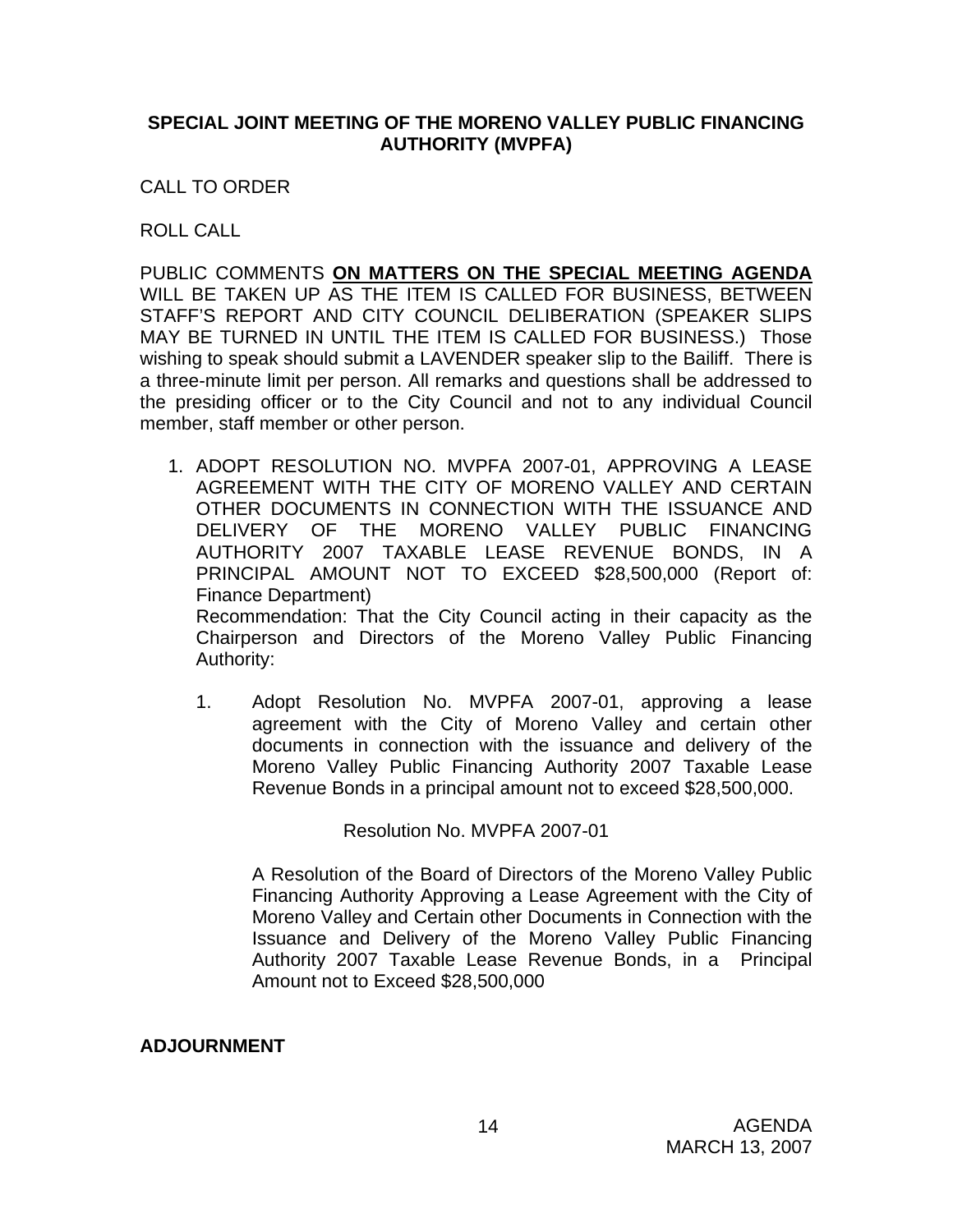## **RECONVENE JOINT MEETING OF THE CITY COUNCIL OF THE CITY OF MORENO VALLEY, MORENO VALLEY COMMUNITY SERVICES DISTRICT, AND THE COMMUNITY REDEVELOPMENT AGENCY OF THE CITY OF MORENO VALLEY**

## **F. ITEMS REMOVED FROM CONSENT CALENDARS FOR DISCUSSION OR SEPARATE ACTION**

## **G. REPORTS**

- G1. CITY COUNCIL REPORTS ON REGIONAL ACTIVITIES
	- a) Report on March Joint Powers Commission by Council Member Stewart
- G2. INTRODUCTION OF ORDINANCE NO. 740, AN ORDINANCE OF THE CITY COUNCIL OF THE CITY OF MORENO VALLEY, CALIFORNIA, AMENDING TITLE 11 OF THE CITY OF MORENO VALLEY MUNICIPAL CODE, BY ADDING A NEW CHAPTER 11.80 RELATING TO NOISE REGULATION (Report of: City Attorney's Department) Recommendation: That the City Council introduce Ordinance No.

740, an Ordinance of the City Council of the City of Moreno Valley, California, Amending Title 11 of the City of Moreno Valley Municipal Code, by Adding a New Chapter 11.80 Relating to Noise Regulation.

## Ordinance No. 740

An Ordinance of the City Council of the City of Moreno Valley, California, Amending Title 11 of the City of Moreno Valley Municipal Code, by Adding a New Chapter 11.80 Relating to Noise Regulation

- G3. APPOINTMENTS TO THE PLANNING COMMISSION (Report of: City Clerk's Department) Recommendation: That the City Council, after reviewing the ballots provided by the City Clerk:
	- 1. Appoint three (3) members for terms expiring March 31, 2011;
	- 2. If the appointments are not made, authorize the City Clerk to renotice the positions as vacant.
- G4. CITY MANAGER'S REPORT (Informational Oral Presentation not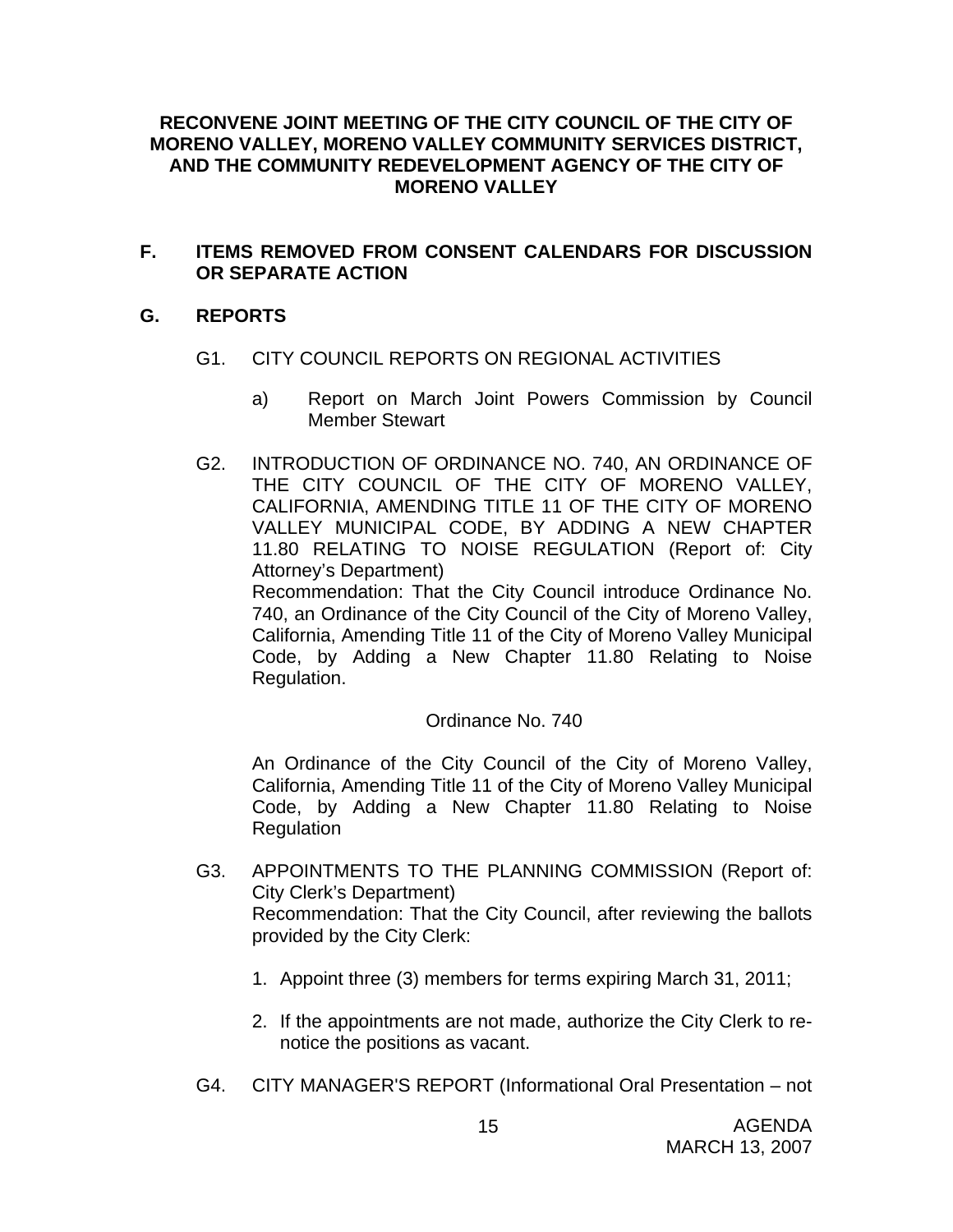for Council action)

## **H. LEGISLATIVE ACTIONS**

ORDINANCES - 1ST READING AND INTRODUCTION - NONE

ORDINANCES - 2ND READING AND ADOPTION - NONE

ORDINANCES - URGENCY ORDINANCES - NONE

RESOLUTIONS – NONE

PUBLIC COMMENTS **ON ANY SUBJECT NOT ON THE AGENDA** UNDER THE JURISDICTION OF THE CITY COUNCIL

Those wishing to speak should complete and submit a BLUE speaker slip to the Bailiff. There is a three-minute time limit per person. All remarks and questions shall be addressed to the presiding officer or to the City Council and not to any individual Council member, staff member or other person.

## **CLOSING COMMENTS AND/OR REPORTS OF THE CITY COUNCIL, COMMUNITY SERVICES DISTRICT, OR COMMUNITY REDEVELOPMENT AGENCY**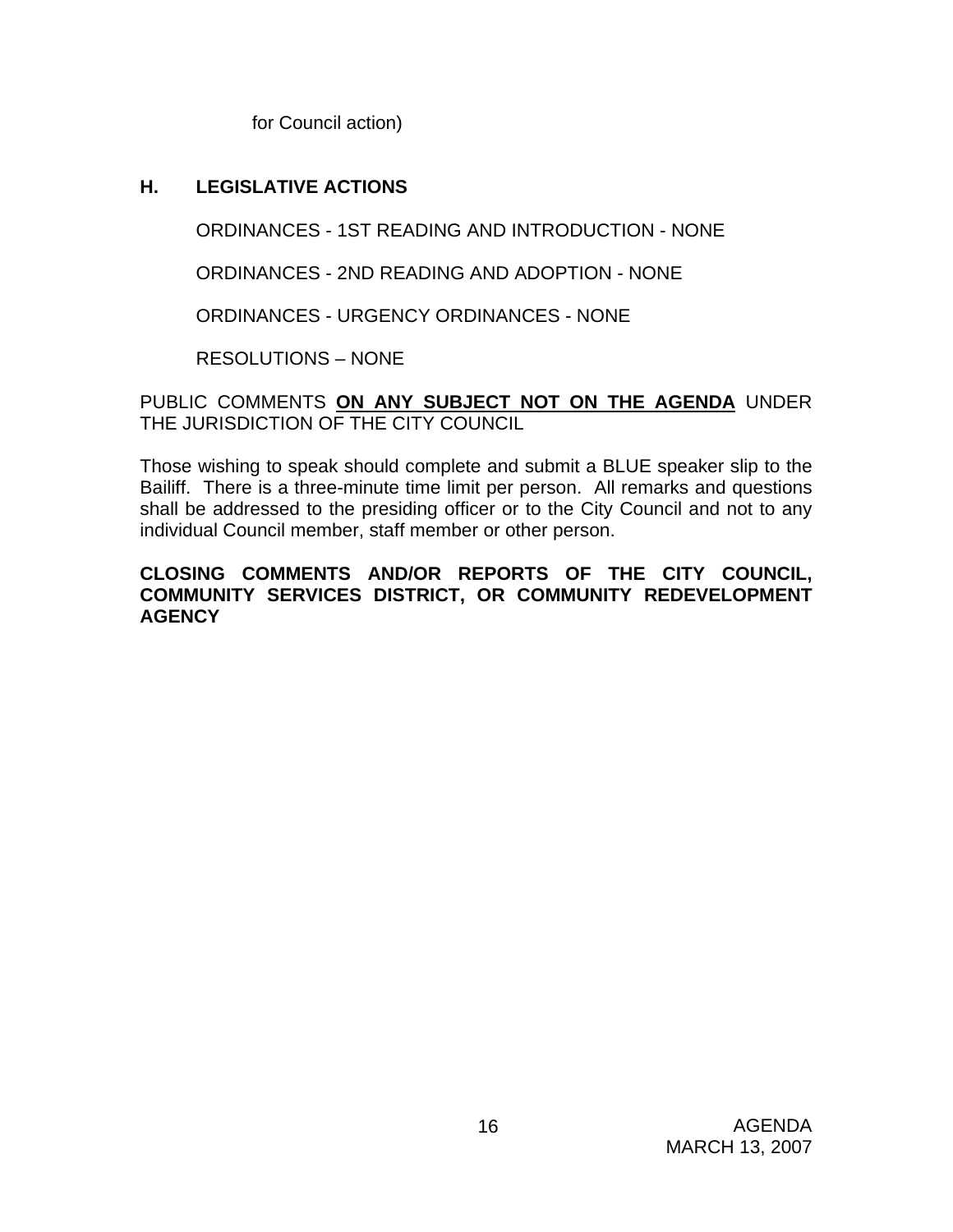## **CLOSED SESSION**

A Closed Session of the City Council, Community Services District and Community Redevelopment Agency of the City of Moreno Valley will be held in the City Manager's Conference Room, Second Floor, City Hall. The City Council will meet in Closed Session to confer with its legal counsel regarding the following matter(s) and any additional matter(s) publicly and orally announced by the City Attorney in the Council Chamber at the time of convening the Closed Session.

#### • **PUBLIC COMMENTS ON MATTERS ON THE CLOSED SESSION AGENDA UNDER THE JURISDICTION OF THE CITY COUNCIL**

There is a three-minute time limit per person. Please complete and submit a BLUE speaker slip to the City Clerk. All remarks and questions shall be addressed to the presiding officer or to the City Council and not to any individual Council member, staff member or other person.

The Closed Session will be held pursuant to Government Code:

- 1) SECTION 54956.9(b)(1) CONFERENCE WITH LEGAL COUNSEL SIGNIFICANT EXPOSURE TO LITIGATION Number of Cases: 4
- 2) SECTION 54956.9(c) CONFERENCE WITH LEGAL COUNSEL INITIATION OF LITIGATION Number of Cases: 4
- 3) SECTION 54956.8 CONFERENCE WITH REAL PROPERTY NEGOTIATOR
	- a) City's Negotiator: Robert G. Gutierrez & Rick Hartmann Under Negotiation: Price and terms of payment

| <b>APN</b>  | )wner                   | Negotiating for the owner                 |
|-------------|-------------------------|-------------------------------------------|
| 291-191-001 | Eugene Gabrych          | Marcelle Williams - Lee<br>and Associates |
| 291-191-002 | Armando Heredia         | Marcelle Williams - Lee<br>and Associates |
| 291-191-003 | Michael O'Malley        | Marcelle Williams - Lee<br>and Associates |
| 291-191-004 | Ekinomo Odufalu         | Marcelle Williams - Lee<br>and Associates |
| 291-191-006 | <b>Francisco Valdez</b> | Marcelle Williams - Lee<br>and Associates |